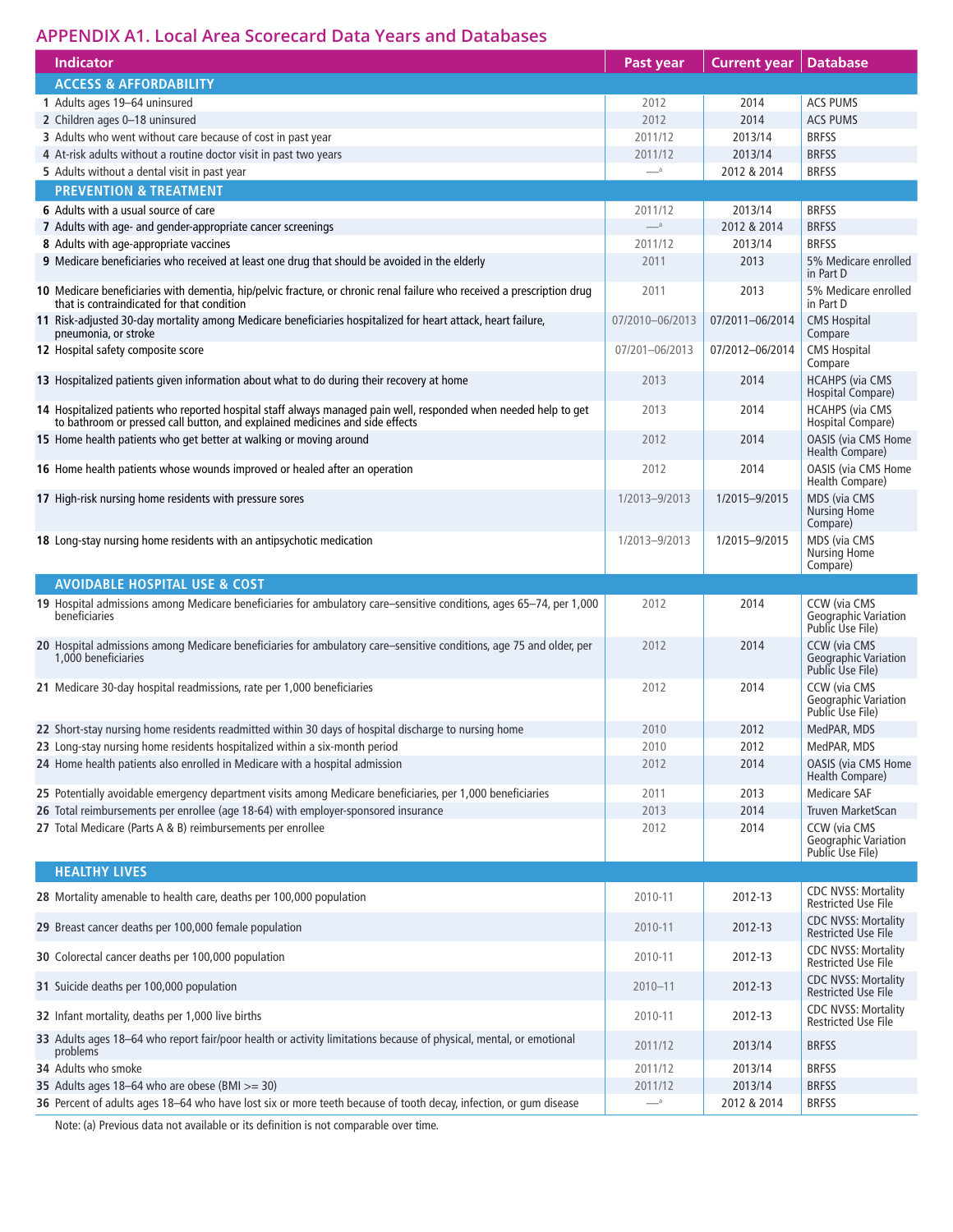#### **Appendix A2. Local Scorecard Indicator Descriptions and Source Notes**

**1. Percent of adults ages 19–64 uninsured:** Authors' analysis of 2012 and 2014 1-year American Community Survey (ACS) Public Use Micro Sample (PUMS) (U.S. Census Bureau, ACS PUMS, 2012, 2014).

**2. Percent of children ages 0–18 uninsured:** Authors' analysis of 2012 and 2014 1-year American Community Survey (ACS) Public Use Micro Sample (PUMS) (U.S. Census Bureau, ACS PUMS, 2012, 2014).

**3. Percent of adults who went without care because of cost in the past year:** Authors' analysis of 2011–2014 Behavioral Risk Factor Surveillance System (NCCDPHP, BRFSS 2011, 2012, 2013, 2014).

**4. Percent of at-risk adults without a routine doctor visit in past two years:** Percent of adults age 50 or older, or in fair or poor health, or ever told they have diabetes or pre-diabetes, acute myocardial infarction, heart disease, stroke, or asthma who did not visit a doctor for a routine checkup in the past two years. Authors' analysis of 2011–2014 Behavioral Risk Factor Surveillance System (NCCDPHP, BRFSS 2011, 2012, 2013, 2014).

**5. Percent of adults without a dental visit in the past year:** Percent of adults who did not visit a dentist or dental clinic within the past year. Authors' analysis of 2012 and 2014 Behavioral Risk Factor Surveillance System (NCCDPHP, BRFSS 2012, 2014).

**6. Percent of adults with a usual source of care:** Percent of adults age 18 and older who have one (or more) person they think of as their personal health care provider. Authors' analysis of 2011–2014 Behavioral Risk Factor Surveillance System (NCCDPHP, BRFSS 2011, 2012, 2013, 2014).

**7. Percent of adults with age- and gender-appropriate cancer screenings:**  Percent of adults ages 50–74 who have received sigmoidoscopy or colonoscopy in the past 10 years or a fecal occult blood test in the past two years; a mammogram in the past two years (women ages 50–74 only); or a pap smear in the past three years (women ages 25–64 only). Authors' analysis of 2012 and 2014 Behavioral Risk Factor Surveillance System (NCCDPHP, BRFSS 2012, 2014).

**8. Percent of adults with age-appropriate vaccines:** Percent of adults age 18 and older who have received a flu shot in the past year and a pneumonia vaccine ever if age 65 and older. Authors' analysis of 2011–2014 Behavioral Risk Factor Surveillance System (NCCDPHP, BRFSS 2011, 2012, 2013, 2014).

**9. Percent of Medicare beneficiaries who received at least one drug that should be avoided in the elderly:** Percent of Medicare beneficiaries age 65 and older who received at least one drug from a list of 13 classes of high-risk prescriptions that should be avoided by the elderly. Y. Zhang and S. H. Baik, University of Pittsburgh, analysis of 2011 and 2013 5% sample of Medicare beneficiaries enrolled in stand-alone Medicare Part D plans.

**10. Percent of Medicare beneficiaries with dementia, hip/pelvic fracture, or chronic renal failure who received a prescription drug in an ambulatory care setting that is contraindicated for that condition:**  Y. Zhang and S. H. Baik, University of Pittsburgh, analysis of 2011 and 2013 5% sample of Medicare beneficiaries enrolled in stand-alone Medicare Part D plans.

**11. Risk-adjusted 30-day mortality among Medicare patients hospitalized for heart attack, heart failure, pneumonia, or stroke:** Riskstandardized, all-cause 30-day mortality rates for Medicare patients age 65 and older hospitalized with a principal diagnosis of heart attack, heart failure, stroke, or pneumonia between July 2010 and June 2013 and July 2011 and June 2014. All-cause mortality is defined as death from any cause within 30 days after the index admission, regardless of whether the patient dies while still in the hospital or after discharge. Authors' analysis of Medicare enrollment and claims data retrieved from 4th Quarter 2015 and 4th Quarter 2014 CMS Hospital Compare (DHHS n.d.).

**12. Hospital Safety Composite Score:** Values are the unweighted average of the region's hospitals' safety composite (PSI 90) score between July 2010 and June 2013 and July 2011 and June 2014. The score includes pressure ulcers, iatrogenic pneumothorax, infection as a result of medical care, accidental puncture or laceration, and postoperative hip fracture, pulmonary embolism or deep vein thrombosis, sepsis, and wound dehiscence. The composite score is scaled such that values < 1 represent lower than expected complication rates and values > 1 represent higher than expected rates. Authors' analysis of Medicare enrollment and claims data retrieved from 4th Quarter 2015 and 4th Quarter 2014 CMS Hospital Compare (DHHS n.d.).

**13. Percent of hospitalized patients who were given information about what to do during their recovery at home:** Authors' analysis of 2013 and 2014 Hospital Consumer Assessment of Healthcare Providers and Systems Survey data (HCAHPS n.d.) retrieved from retrieved from 4th Quarter 2015 and 4th Quarter 2014 CMS Hospital Compare (DHHS n.d.).

**14. Percent of hospitalized patients who reported hospital staff always managed pain well, responded when needed help to get to bathroom or pressed call button, and explained medicines and side effects:** Authors' analysis of 2013 and 2014 Hospital Consumer Assessment of Healthcare Providers and Systems Survey data (HCAHPS n.d.) retrieved from retrieved from 4th Quarter 2015 and 4th Quarter 2014 CMS Hospital Compare (DHHS n.d.).

**15. Percent of home health patients who get better at walking or moving around:** Percent of all home health episodes in which a person improved at walking or moving around compared to a prior assessment. Episodes for which the patient, at start or resumption of care, was able to ambulate independently are excluded. Authors' analysis of 2012 and 2014 Outcome and Assessment Information Set (CMS, OASIS n.d.) as reported in CMS Home Health Compare. Data retrieved from 2nd quarter 2015 and 2nd quarter 2014 CMS Home Health Compare (DHHS n.d.).

**16. Percent of home health patients whose wounds improved or healed after an operation:** Percent of all home health episodes in which a person's surgical wound is more fully healed compared to a prior assessment. Episodes for which the patient, at start or resumption of care, did not have any surgical wounds or had only a surgical wound that was unobservable are excluded. Authors' analysis of 2012 and 2014 Outcome and Assessment Information Set (CMS, OASIS n.d.) as reported in CMS Home Health Compare. Data retrieved from 2nd quarter 2015 and 2nd quarter 2014 CMS Home Health Compare (DHHS n.d.).

**17. Percent of high-risk nursing home residents with pressure sores:**  Percent of long-stay nursing home residents impaired in bed mobility or transfer, comatose, or malnourished who have pressure sores (Stages 1–4) on target assessment. Authors' analysis of 2013 and 2015 Minimum Data Set (CMS, MDS n.d.) as reported in CMS Nursing Home Compare. Data retrieved from February 1, 2014, and February 1, 2016, CMS Nursing Home Compare data files.

**18. Percent of long-stay nursing home residents with an antipsychotic medication:** Percent of long-stay nursing home residents that received an antipsychotic medication, excluding residents with schizophrenia, Tourette's syndrome, and Huntington's disease. Authors' analysis of 2013 and 2015 Minimum Data Set (CMS, MDS n.d.) as reported in CMS Nursing Home Compare. Data retrieved from February 1, 2014, and February 1, 2016, CMS Nursing Home Compare data files.

**19. Hospital admissions among Medicare beneficiaries for ambulatory care–sensitive conditions, ages 65–74, per 1,000 beneficiaries:** Hospital admissions of fee-for-service Medicare beneficiaries ages 65–74 for one of the following eight ambulatory care–sensitive (ACS) conditions: long-term diabetes complications, lower extremity amputation among patients with diabetes, asthma or chronic obstructive pulmonary disease, hypertension, congestive heart failure, dehydration, bacterial pneumonia, or urinary tract infection. Authors' analysis of 2012 and 2014 Chronic Conditions Warehouse (CCW) data, retrieved from the February 2016 CMS Geographic Variation Public Use File (CMS, Office of Information Products and Analytics (OPIDA) 2016).

**20. Hospital admissions among Medicare beneficiaries for ambulatory care–sensitive conditions, age 75 and older, per 1,000 beneficiaries:**  Hospital admissions of fee-for-service Medicare beneficiaries age 75 and older for one of the following eight ambulatory care–sensitive (ACS) conditions: long-term diabetes complications, lower extremity amputation among patients with diabetes, asthma or chronic obstructive pulmonary disease, hypertension, congestive heart failure, dehydration, bacterial pneumonia, or urinary tract infection. Authors' analysis of 2012 and 2014 Chronic Conditions Warehouse (CCW) data, retrieved from the February 2016 CMS Geographic Variation Public Use File (CMS, Office of Information Products and Analytics (OPIDA) 2016).

**21. Medicare 30-day hospital readmissions, rate per 1,000 beneficiaries:**  All hospital admissions among Medicare beneficiaries age 65 and older that were readmitted within 30 days of an acute hospital stay for any cause. A correction was made to account for likely transfers between hospitals. Authors' analysis of 2012 and 2014 Chronic Conditions Warehouse (CCW) data, retrieved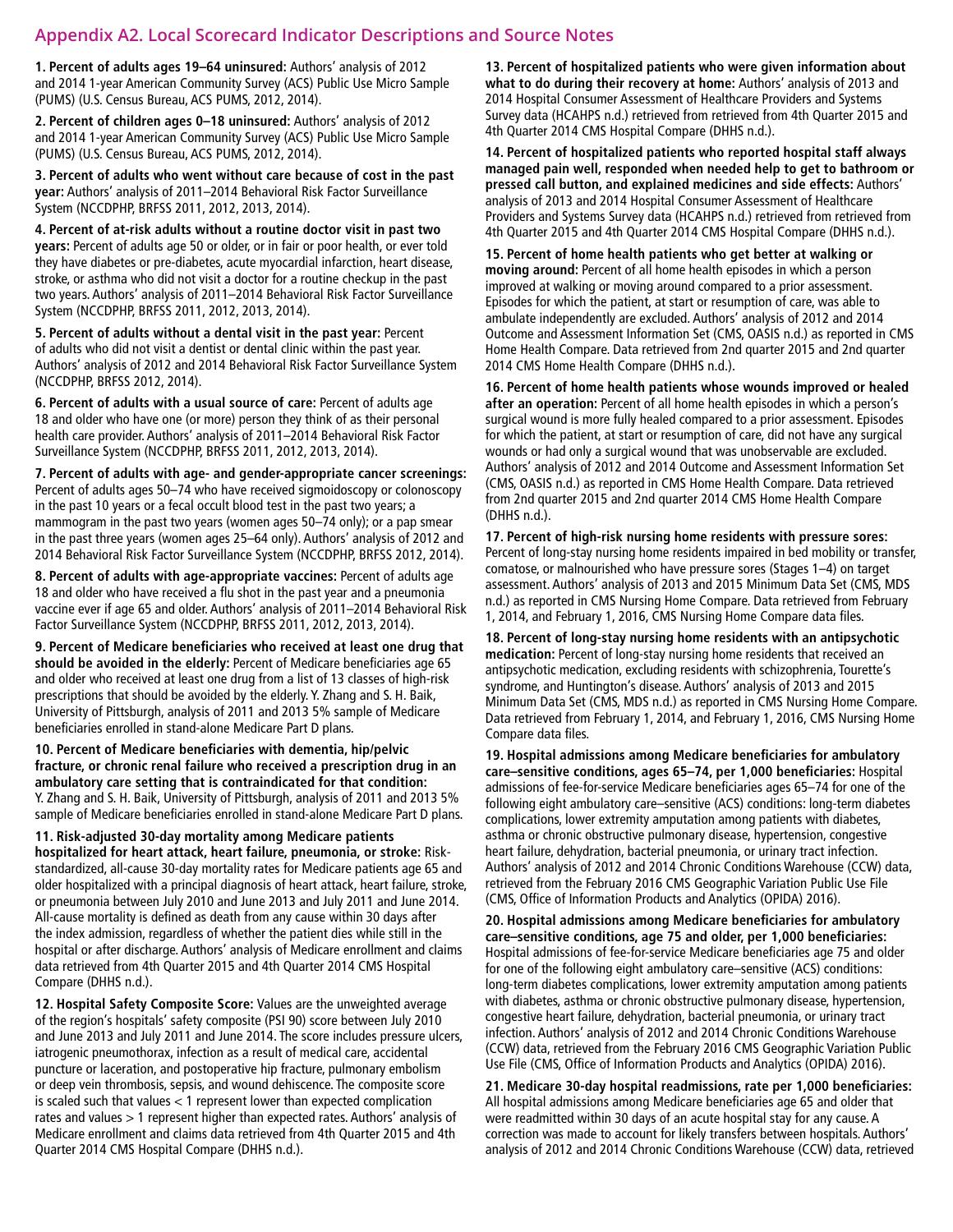from the February 2016 CMS Geographic Variation Public Use File (CMS, Office of Information Products and Analytics (OPIDA) 2016).

**22. Percent of short-stay nursing home residents readmitted within 30 days of hospital discharge to the nursing home:** Percent of newly admitted nursing home residents (never been in a facility before) who are rehospitalized within 30 days of being discharged to nursing home. V. Mor, Brown University, analysis of 2010 and 2012 Medicare enrollment data and Medicare Provider and Analysis Review (CMS, MEDPAR 2010, 2012).

**23. Percent of long-stay nursing home residents hospitalized within a six-month period:** Percent of long-stay residents (residing in a nursing home for at least 90 consecutive days) who were ever hospitalized within six months of baseline assessment. V. Mor, Brown University, analysis of 2010 and 2012 Medicare enrollment data, Medicare Provider and Analysis Review File (CMS, MEDPAR 2010, 2012).

**24. Percent of home health patients also enrolled in Medicare with a hospital admission:** Percent of acute care hospitalization for home health episodes that occurred in 2012 and 2014. Authors' analysis data from CMS Medicare claims data as reported in CMS Home Health Compare. Data retrieved from 2nd quarter 2015 and 2nd quarter 2014 CMS Home Health Compare (DHHS n.d.).

**25. Potentially avoidable emergency department visits among Medicare beneficiaries, per 1,000 beneficiaries:** Potentially avoidable emergency department visits were those that, based on diagnoses recorded during the visit and the health care service the patient received, were considered to be either nonemergent (care was not needed within 12 hours), or emergent (care needed within 12 hours) but that could have been treated safely and effectively in a primary care setting. This definition excludes any emergency department visit that resulted in an admission, as well as emergency department visits where the level of care provided in the ED was clinically indicated. J. Zheng, Harvard University, analysis of 2011 and 2013 Medicare Enrollment and Claims Data 20% sample, Chronic Conditions Warehouse (CMS, CCW 2011, 2013), using the New York University Center for Health and Public Service Research emergency department algorithm developed by J. Billings.

**26. Total reimbursements per enrollee (ages 18–64) with employersponsored insurance:** M. Chernew, Harvard Medical School Department of Health Care Policy, analysis of the Truven Marketscan Database. Total per enrollee spending estimates from a sophisticated regression model include reimbursed costs for health care services from all sources of payment including the health plan, enrollee, and any third-party payers incurred in 2013 and in 2014. Outpatient prescription drug charges are excluded. Enrollees with capitated plans and their associated claims are also excluded. Estimates for each HRR were adjusted for enrollees' age and sex, the interaction of age and sex, partial year enrollment and regional wage difference.

**27. Total Medicare (Parts A&B) reimbursements per enrollee:** Total Medicare fee-for-service reimbursements include payments for both Part A and Part B but exclude Part D (prescription drug costs) and extra Centers for Medicare and Medicaid Services (CMS) payments for graduate medical education and for treating low-income patients. Reimbursements reflect only the age-65-and-older Medicare fee-for-service population. Authors' analysis of 2012 and 2014 Chronic Conditions Warehouse (CCW) data, retrieved from the February 2016 CMS Geographic Variation Public Use File (CMS, Office of Information Products and Analytics (OPIDA) 2016).

**28. Mortality amenable to health care, deaths per 100,000 population:**  Number of deaths before age 75 per 100,000 population that resulted from causes considered at least partially treatable or preventable with timely and appropriate medical care (see list below), as described in E. Nolte and C. M. McKee (BMJ 2003). Authors' analysis of mortality data from CDC restricted-use Multiple Cause-of-Death file and U.S. Census Bureau population data, 2010– 2014 (NCHS, MCD n.d.).

| Other infections (diphtheria, tetanus, septicaemia, poliomyelitis) 0–74 |
|-------------------------------------------------------------------------|
|                                                                         |

| Malignant neoplasm of cervix uteri0-74                             |
|--------------------------------------------------------------------|
| Malignant neoplasm of cervix uteri and body of uterus. 0-44        |
|                                                                    |
|                                                                    |
|                                                                    |
|                                                                    |
|                                                                    |
|                                                                    |
|                                                                    |
|                                                                    |
|                                                                    |
| All respiratory diseases (excluding pneumonia and influenza). 1-14 |
|                                                                    |
|                                                                    |
|                                                                    |
|                                                                    |
|                                                                    |
|                                                                    |
|                                                                    |
|                                                                    |
|                                                                    |
| Congenital cardiovascular anomalies 0-74                           |
|                                                                    |
| Misadventures to patients during surgical and medical care All     |
| Ischemic heart disease: 50% of mortality rates included 0-74       |

**29. Breast cancer deaths per 100,000 female population:** Authors' analysis of mortality data from CDC restricted-use Multiple Cause-of-Death file and U.S. Census Bureau population data, 2010–2013 (NCHS, MCD n.d.).

**30. Colorectal cancer deaths per 100,000 population:** Authors' analysis of mortality data from CDC restricted-use Multiple Cause-of-Death file and U.S. Census Bureau population data, 2010–2013 (NCHS, MCD n.d.).

**31. Suicide deaths per 100,000 population:** Authors' analysis of mortality data from CDC restricted-use Multiple Cause-of-Death file and U.S. Census Bureau population data, 2010–2013 (NCHS, MCD n.d.).

**32. Infant mortality, deaths per 1,000 live births:** Authors' analysis of CDC restricted-use Linked Birth and Infant Death Data, 2010–2013 (NCHS, MCD n.d.).

**33. Percent of adults ages 18–64 who report being in fair or poor health, or who have activity limitations because of physical, mental, or emotional problems:** Authors' analysis of 2011–2014 Behavioral Risk Factor Surveillance System (NCCDPHP, BRFSS 2011, 2012, 2013, 2014).

**34. Percent of adults who smoke:** Percent of adults age 18 and older who ever smoked 100+ cigarettes (five packs) and currently smoke every day or some days. Authors' analysis of 2011–2014 Behavioral Risk Factor Surveillance System (NCCDPHP, BRFSS 2011, 2012, 2013, 2014).

**35. Percent of adults ages 18–64 who are obese (Body Mass Index [BMI] ≥ 30):** Authors' analysis of 2011–2014 Behavioral Risk Factor Surveillance System (NCCDPHP, BRFSS 2011, 2012, 2013, 2014).

**36. Percent of adults ages 18–64 who have lost six or more teeth because of tooth decay, infection, or gum disease:** Authors' analysis of 2012 and 2014 Behavioral Risk Factor Surveillance System (NCCDPHP, BRFSS 2012, 2014).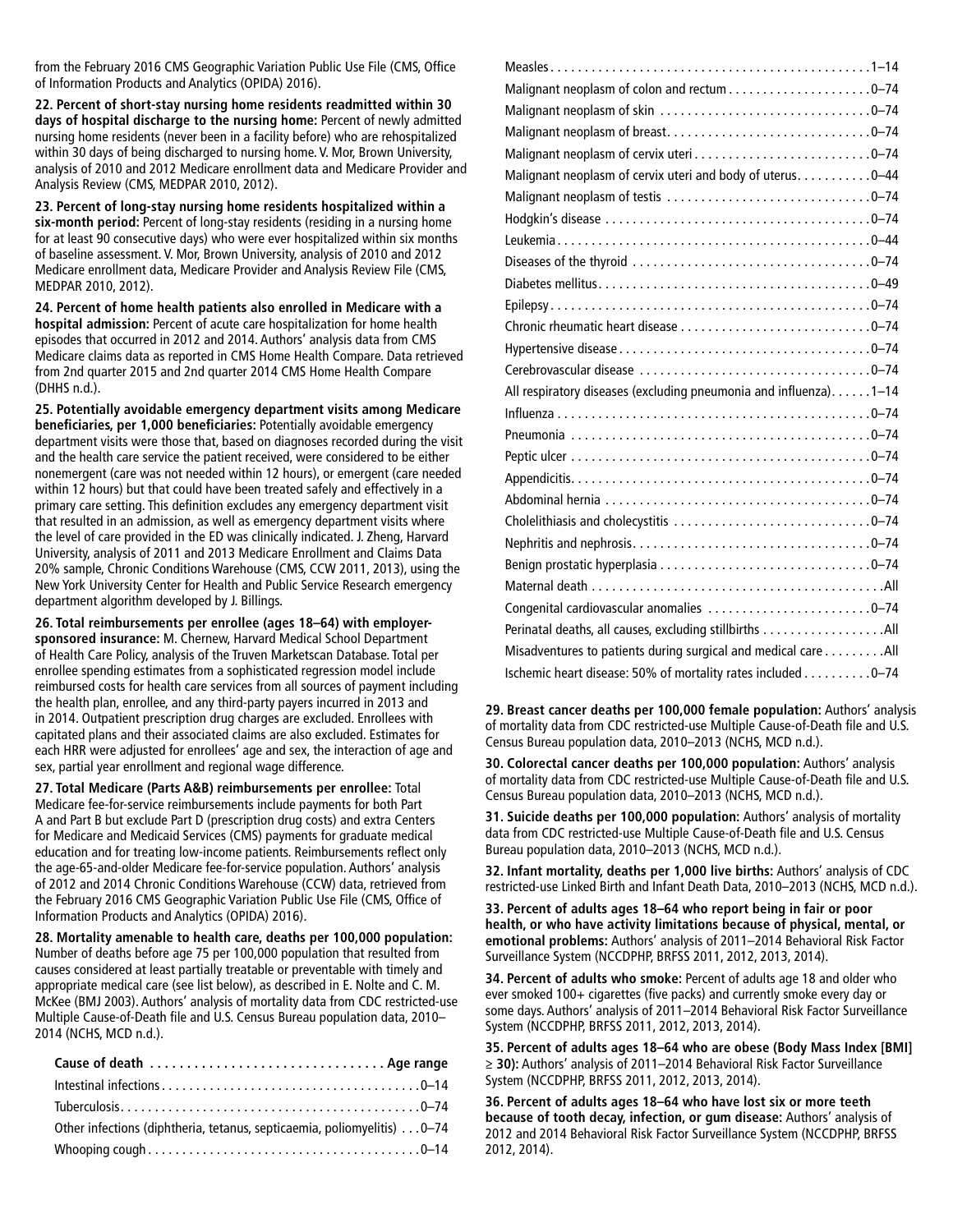## **APPENDIX B. List of 36 Indicators in the Local Area Scorecard on Health System Performance**

|                                                                                                                                                                                                                 | <b>Change Over Time</b><br>(No. Local Areas) |                          |                              | <b>U.S. Average Rate</b> |                              | <b>Range of Local Area</b><br><b>Performance</b> | 2016 Scorecard                                             |  |
|-----------------------------------------------------------------------------------------------------------------------------------------------------------------------------------------------------------------|----------------------------------------------|--------------------------|------------------------------|--------------------------|------------------------------|--------------------------------------------------|------------------------------------------------------------|--|
| <b>Indicator</b>                                                                                                                                                                                                | Improved                                     | Worsened                 | <b>Baseline</b> <sup>a</sup> | 2016 Scorecard           | <b>Baseline</b> <sup>a</sup> | 2016 Scorecard                                   | Best Local Area <sup>b</sup>                               |  |
| <b>ACCESS &amp; AFFORDABILITY DIMENSION SUMMARY</b>                                                                                                                                                             |                                              |                          |                              |                          |                              |                                                  |                                                            |  |
| 1 Adults ages 19-64 uninsured                                                                                                                                                                                   | 189                                          | $\mathbf 0$              | 21%                          | 16%                      | 5%-54%                       | 4%-49%                                           | Springfield, MA, Worcester,<br>MA                          |  |
| 2 Children ages 0-18 uninsured                                                                                                                                                                                  | 69                                           | 15                       | 7%                           | 6%                       | $1\% - 24\%$                 | 2%-20%                                           | Boston, MA, Des Moines, IA                                 |  |
| 3 Adults who went without care because of cost in past year                                                                                                                                                     | 111                                          | $\overline{7}$           | 15%                          | 15%                      | 7%-36%                       | $6\% - 31\%$                                     | Bloomington, IL, Waterloo,                                 |  |
| 4 At-risk adults without a routine doctor visit in past two years                                                                                                                                               | 173                                          | 22                       | 14%                          | 14%                      | 6%-29%                       | $6\% - 26\%$                                     | Boston, MA, Victoria, TX                                   |  |
| 5 Adults without a dental visit in past year                                                                                                                                                                    |                                              | $\overline{\phantom{0}}$ |                              | 15%                      |                              | 9%-29%                                           | Appleton, WI, Reading, PA                                  |  |
| <b>PREVENTION &amp; TREATMENT DIMENSION SUMMARY</b>                                                                                                                                                             |                                              |                          |                              |                          |                              |                                                  |                                                            |  |
| 6 Adults with a usual source of care                                                                                                                                                                            | 57                                           | 62                       | 79%                          | 79%                      | 56%-90%                      | 56%-90%                                          | Johnstown, PA, Springfield,<br>IL, Worcester, MA, York, PA |  |
| 7 Adults with age and gender appropriate cancer screenings                                                                                                                                                      |                                              |                          |                              | 70%                      |                              | 52%-79%                                          | Springfield, MA                                            |  |
| 8 Adults with age appropriate vaccines<br>9 Medicare beneficiaries who received at least one drug that should                                                                                                   | 130                                          | 16                       | 35%                          | 35%                      | 23%-44%                      | 20%-49%                                          | Johnson City, TN<br>Mason City, IA, Rochester,             |  |
| be avoided in the elderly                                                                                                                                                                                       | 175                                          | $\overline{4}$           | 20%                          | 17%                      | 10%-34%                      | 9%-30%                                           | MN, St. Cloud, MN                                          |  |
| 10 Medicare beneficiaries with dementia, hip/pelvic fracture, or<br>chronic renal failure who received a prescription drug that is<br>contraindicated for that condition                                        | 177                                          | $\overline{7}$           | 23%                          | 20%                      | 12%-35%                      | 9%-31%                                           | Grand Forks, ND                                            |  |
| 11 Risk-adjusted 30-day mortality among Medicare beneficiaries<br>hospitalized for heart attack, heart failure, pneumonia, or stroke                                                                            | 209                                          | 2                        | 13.2%                        | 12.8%                    | $11.7% -$<br>16.5%           | 11.3%-15.5%                                      | Royal Oak, MI                                              |  |
| 12 Hospital safety composite score                                                                                                                                                                              | 163                                          | 14                       | 0.9                          | 0.8                      | $0.5 - 1.3$                  | $0.6 - 1.1$                                      | 13 areas tied                                              |  |
| 13 Hospitalized patients given information about what to do during<br>their recovery at home                                                                                                                    | 65                                           | 19                       | 86%                          | 86%                      | 78%-92%                      | 79%-91%                                          | 8 areas tied                                               |  |
| 14 Hospitalized patients who reported hospital staff always<br>managed pain well, responded when needed help to get to<br>bathroom or pressed call button, and explained medicines and<br>side effects          | 53                                           | 35                       | 68%                          | 68%                      | 57%-77%                      | 58%-76%                                          | Marquette, MI, Monroe, LA                                  |  |
| 15 Home health patients who get better at walking or moving<br>around                                                                                                                                           | 255                                          | $\mathbf{1}$             | 59%                          | 63%                      | 48%-67%                      | 48%-70%                                          | Altoona, PA, Johnstown, PA                                 |  |
| 16 Home health patients whose wounds improved or healed after<br>an operation                                                                                                                                   | 65                                           | 54                       | 89%                          | 89%                      | 82%-96%                      | 78%-96%                                          | Providence, RI                                             |  |
| 17 High-risk nursing home residents with pressure sores                                                                                                                                                         | 127                                          | 65                       | 6%                           | 6%                       | $2% - 12%$                   | $1\% - 11\%$                                     | San Luis Obispo, CA                                        |  |
| 18 Long-stay nursing home residents with an antipsychotic<br>medication                                                                                                                                         | 197                                          | $\mathbf 0$              | 21%                          | 18%                      | 9%-34%                       | 7%-32%                                           | San Mateo County, CA                                       |  |
| <b>AVOIDABLE HOSPITAL USE &amp; COST DIMENSION SUMMARY</b>                                                                                                                                                      |                                              |                          |                              |                          |                              |                                                  |                                                            |  |
| 19 Hospital admissions among Medicare beneficiaries for ambulatory                                                                                                                                              | 41                                           | $\overline{2}$           | 29                           | 27                       | $10 - 64$                    | $9 - 57$                                         | San Mateo County, CA                                       |  |
| care-sensitive conditions, ages 65-74, per 1,000 beneficiaries<br>20 Hospital admissions among Medicare beneficiaries for<br>ambulatory care-sensitive conditions, age 75 and older, per 1,000<br>beneficiaries | 61                                           | 5                        | 70                           | 66                       | $34 - 140$                   | $33 - 132$                                       | San Luis Obispo, CA                                        |  |
| 21 Medicare 30-day hospital readmissions, rate per 1,000<br>beneficiaries                                                                                                                                       | 155                                          | $\mathbf 0$              | 34                           | 27                       | $10 - 72$                    | $10 - 56$                                        | Honolulu, HI, Salem, OR                                    |  |
| 22 Short-stay nursing home residents readmitted within 30 days of<br>hospital discharge to nursing home                                                                                                         | 126                                          | 17                       | 22%                          | 20%                      | 11%-33%                      | 12%-31%                                          | Idaho Falls, ID                                            |  |
| 23 Long-stay nursing home residents hospitalized within a six-month<br>period                                                                                                                                   | 71                                           | 10                       | 19%                          | 17%                      | 7%-35%                       | 5%-37%                                           | Little Rock, AR, Salem, OR                                 |  |
| 24 Home health patients also enrolled in Medicare with a hospital<br>admission                                                                                                                                  | 188                                          | 19                       | 17%                          | 16%                      | 13%-20%                      | 12%-19%                                          | Anchorage, AK                                              |  |
| 25 Potentially avoidable emergency department visits among<br>Medicare beneficiaries, per 1,000 beneficiaries                                                                                                   | 67                                           | 38                       | 185                          | 181                      | $111 - 286$                  | 122-265                                          | Santa Cruz, CA                                             |  |
| 26 Total reimbursements per enrollee (age 18-64) with employer-<br>sponsored insurance                                                                                                                          | 22                                           | 46                       | \$4,489                      | \$4,569                  | $$2,524-$<br>\$7,738         | 2720-9362                                        | Columbus, GA                                               |  |
| 27 Total Medicare (Parts A & B) reimbursements per enrollee                                                                                                                                                     | 1                                            | 1                        | \$8,854                      | \$8,819                  | $$5,391-$<br>\$13,621        | 5,593-13,189                                     | Honolulu, HI                                               |  |
| HEALTHY LIVES DIMENSION SUMMARY                                                                                                                                                                                 |                                              |                          |                              |                          |                              |                                                  |                                                            |  |
| 28 Mortality amenable to health care, deaths per 100,000 population                                                                                                                                             | 2                                            | 6                        | 85                           | 84                       | $47 - 142$                   | $47 - 153$                                       | Boulder, CO                                                |  |
| 29 Breast cancer deaths per 100,000 female population                                                                                                                                                           | 129                                          | 46                       | 24                           | 23                       | 14.9-32.4                    | $12.3 - 33.3$                                    | Bend, OR                                                   |  |
| 30 Colorectal cancer deaths per 100,000 population                                                                                                                                                              | 118                                          | 34                       | 16.7                         | 15.9                     | $11.4 - 25.9$                | $9.6 - 23.8$                                     | Boulder, CO                                                |  |
| 31 Suicide deaths per 100,000 population                                                                                                                                                                        | 16                                           | 48                       | 12.5                         | 12.9                     | $5.4 - 25.3$                 | $6 - 29.4$                                       | Bronx, NY                                                  |  |
| 32 Infant mortality, deaths per 1,000 live births                                                                                                                                                               | 65                                           | 52                       | 6.1                          | 6                        | $2.8 - 12.1$                 | $2.5 - 11.2$                                     | San Mateo County, CA                                       |  |
| 33 Adults ages 18-64 who report fair/poor health or activity<br>limitations because of physical, mental, or emotional problems                                                                                  | 87                                           | 38                       | 25%                          | 25%                      | 19%-42%                      | 13%-41%                                          | Bloomington, IL                                            |  |
| 34 Adults who smoke                                                                                                                                                                                             | 95                                           | 23                       | 19%                          | 19%                      | 9%-31%                       | 7%-34%                                           | Provo, UT, San Jose, CA                                    |  |
| 35 Adults ages 18-64 who are obese (BMI $>=$ 30)                                                                                                                                                                | 29                                           | 111                      | 28%                          | 28%                      | 17%-43%                      | 14%-52%                                          | Boulder, CO                                                |  |
| 36 Percent of adults ages 18-64 who have lost six or more teeth because of tooth decay, infection, or gum disease                                                                                               |                                              |                          |                              | 10%                      |                              | 2%-26%                                           | Santa Cruz, CA                                             |  |

Notes: (a) The baseline period generally reflects two years prior to the time of observation for the latest year of data available. (b) Multiple local ares may be listed in the event of ties.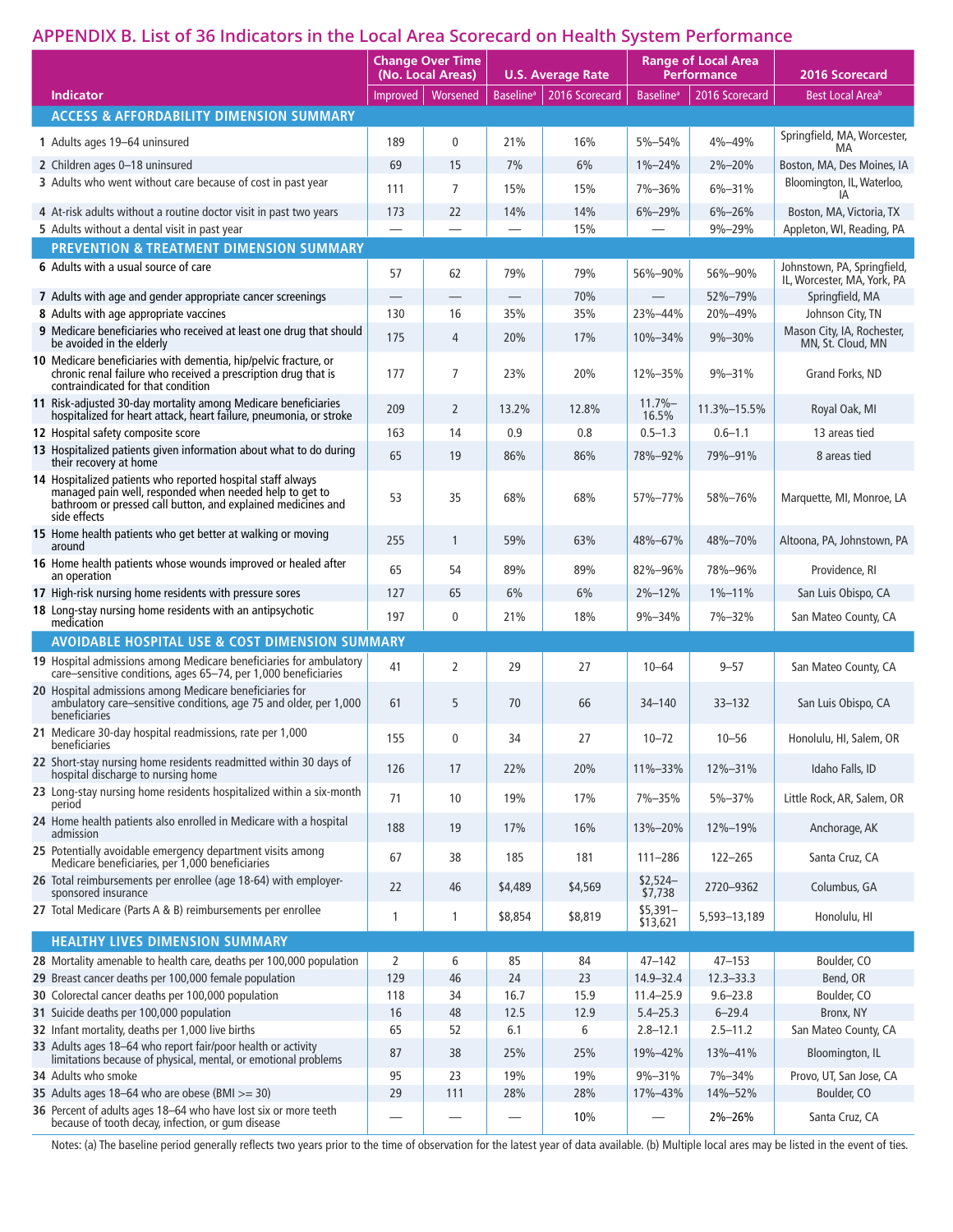### **APPENDIX C. Similar and Divergent Annual Spending per Enrollee for Employer-Sponsored Insurance (age 18-64) and Medicare (age 65 and older) Populations**

| Areas low on employer-sponsored<br>insurance spending and<br>low on Medicare spending:<br>ratio to the all-area median |                                                          |      | <b>Areas low on employer-</b><br>sponsored insurance spending<br>and high on Medicare spending:<br>ratio to the all-area median |                  |      | Areas high on employer-sponsored<br>insurance spending and<br>low on Medicare spending:<br>ratio to the all-area median | Areas high on employer-sponsored<br>insurance spending and<br>high on Medicare spending:<br>ratio to the all-area median |      |                      |                                                          |      |
|------------------------------------------------------------------------------------------------------------------------|----------------------------------------------------------|------|---------------------------------------------------------------------------------------------------------------------------------|------------------|------|-------------------------------------------------------------------------------------------------------------------------|--------------------------------------------------------------------------------------------------------------------------|------|----------------------|----------------------------------------------------------|------|
|                                                                                                                        | <b>Employer-</b><br><b>Local Area Sponsored Medicare</b> |      | <b>Local Area Sponsored Medicare</b>                                                                                            | <b>Employer-</b> |      |                                                                                                                         | <b>Employer-</b><br><b>Local Area Sponsored Medicare</b>                                                                 |      |                      | <b>Employer-</b><br><b>Local Area Sponsored Medicare</b> |      |
| Tucson, AZ                                                                                                             | 0.78                                                     | 0.83 | Fort Smith, AR                                                                                                                  | 0.81             | 1.09 | Anchorage, AK                                                                                                           | 1.83                                                                                                                     | 0.70 | Hudson, FL           | 1.23                                                     | 1.26 |
| Redding, CA                                                                                                            | 0.86                                                     | 0.81 | Texarkana, AR                                                                                                                   | 0.62             | 1.17 | Contra Costa County, CA                                                                                                 | 1.15                                                                                                                     | 0.89 | Miami, FL            | 1.10                                                     | 1.52 |
| San Luis Obispo, CA                                                                                                    | 0.86                                                     | 0.78 | Macon, GA                                                                                                                       | 0.67             | 1.09 | Modesto, CA                                                                                                             | 1.17                                                                                                                     | 0.89 | Joliet, IL           | 1.14                                                     | 1.12 |
| Honolulu, HI                                                                                                           | 0.77                                                     | 0.64 | Houma, LA                                                                                                                       | 0.83             | 1.10 | Salinas, CA                                                                                                             | 1.14                                                                                                                     | 0.81 | Gary, IN             | 1.31                                                     | 1.18 |
| Boise, ID                                                                                                              | 0.88                                                     | 0.85 | Lafayette, LA                                                                                                                   | 0.83             | 1.20 | San Jose, CA                                                                                                            | 1.24                                                                                                                     | 0.84 | Munster, IN          | 1.28                                                     | 1.29 |
| Des Moines, IA                                                                                                         | 0.87                                                     | 0.84 | Lake Charles, LA                                                                                                                | 0.87             | 1.15 | San Mateo County, CA                                                                                                    | 1.15                                                                                                                     | 0.78 | Terre Haute, IN      | 1.18                                                     | 1.09 |
| Dubuque, IA                                                                                                            | 0.86                                                     | 0.82 | Metairie, LA                                                                                                                    | 0.89             | 1.21 | Santa Cruz, CA                                                                                                          | 1.33                                                                                                                     | 0.75 | Camden, NJ           | 1.17                                                     | 1.12 |
| Traverse City, MI                                                                                                      | 0.74                                                     | 0.90 | Monroe, LA                                                                                                                      | 0.89             | 1.37 | Stockton, CA                                                                                                            | 1.13                                                                                                                     | 0.88 | Hackensack, NJ       | 1.23                                                     | 1.12 |
| Albuquerque, NM                                                                                                        | 0.87                                                     | 0.74 | New Orleans, LA                                                                                                                 | 0.81             | 1.15 | Grand Junction, CO                                                                                                      | 1.28                                                                                                                     | 0.70 | Newark, NJ           | 1.12                                                     | 1.13 |
| Buffalo, NY                                                                                                            | 0.79                                                     | 0.88 | Slidell, LA                                                                                                                     | 0.82             | 1.17 | Bloomington, IL                                                                                                         | 1.14                                                                                                                     | 0.86 | Paterson, NJ         | 1.23                                                     | 1.17 |
| Rochester, NY                                                                                                          | 0.80                                                     | 0.84 | Detroit, MI                                                                                                                     | 0.88             | 1.29 | Duluth, MN                                                                                                              | 1.13                                                                                                                     | 0.84 | East Long Island, NY | 1.32                                                     | 1.11 |
| Arlington, VA                                                                                                          | 0.85                                                     | 0.82 | Pontiac, MI                                                                                                                     | 0.88             | 1.14 | Rochester, MN                                                                                                           | 1.40                                                                                                                     | 0.84 | Manhattan, NY        | 1.17                                                     | 1.13 |
| Spokane, WA                                                                                                            | 0.85                                                     | 0.84 | Royal Oak, MI                                                                                                                   | 0.85             | 1.23 | Binghamton, NY                                                                                                          | 1.12                                                                                                                     | 0.88 | Elyria, OH           | 1.09                                                     | 1.16 |
|                                                                                                                        |                                                          |      | Gulfport, MS                                                                                                                    | 0.77             | 1.10 | Bismarck, ND                                                                                                            | 1.16                                                                                                                     | 0.87 | Wilkes-Barre, PA     | 2.12                                                     | 1.16 |
|                                                                                                                        |                                                          |      | Hattiesburg, MS                                                                                                                 | 0.78             | 1.16 | Bend, OR                                                                                                                | 1.31                                                                                                                     | 0.70 | Amarillo, TX         | 1.28                                                     | 1.13 |
|                                                                                                                        |                                                          |      | Jackson, MS                                                                                                                     | 0.82             | 1.16 | Eugene, OR                                                                                                              | 1.11                                                                                                                     | 0.74 | Beaumont, TX         | 1.21                                                     | 1.29 |
|                                                                                                                        |                                                          |      | Meridian, MS                                                                                                                    | 0.84             | 1.25 | Medford, OR                                                                                                             | 1.10                                                                                                                     | 0.75 | Dallas, TX           | 1.25                                                     | 1.20 |
|                                                                                                                        |                                                          |      | Oxford, MS                                                                                                                      | 0.76             | 1.13 | Rapid City, SD                                                                                                          | 1.14                                                                                                                     | 0.78 | Fort Worth, TX       | 1.27                                                     | 1.21 |
|                                                                                                                        |                                                          |      | Johnstown, PA                                                                                                                   | 0.75             | 1.09 | Sioux Falls, SD                                                                                                         | 1.14                                                                                                                     | 0.88 | Houston, TX          | 1.14                                                     | 1.21 |
|                                                                                                                        |                                                          |      | Pittsburgh, PA                                                                                                                  | 0.88             | 1.11 | Burlington, VT                                                                                                          | 1.12                                                                                                                     | 0.83 | Lubbock, TX          | 1.15                                                     | 1.11 |
|                                                                                                                        |                                                          |      | Harlingen, TX                                                                                                                   | 0.85             | 1.29 | Tacoma, WA                                                                                                              | 1.13                                                                                                                     | 0.85 | Tyler, TX            | 1.17                                                     | 1.23 |
|                                                                                                                        |                                                          |      |                                                                                                                                 |                  |      | Green Bay, WI                                                                                                           | 1.25                                                                                                                     | 0.87 | Victoria, TX         | 1.24                                                     | 1.16 |
|                                                                                                                        |                                                          |      |                                                                                                                                 |                  |      | La Crosse, WI                                                                                                           | 1.37                                                                                                                     | 0.80 | Wichita Falls, TX    | 1.25                                                     | 1.22 |
|                                                                                                                        |                                                          |      |                                                                                                                                 |                  |      | Madison, WI                                                                                                             | 1.32                                                                                                                     | 0.79 |                      |                                                          |      |
|                                                                                                                        |                                                          |      |                                                                                                                                 |                  |      | Marshfield, WI                                                                                                          | 1.38                                                                                                                     | 0.87 |                      |                                                          |      |
|                                                                                                                        |                                                          |      |                                                                                                                                 |                  |      | Neenah, WI                                                                                                              | 1.20                                                                                                                     | 0.86 |                      |                                                          |      |
|                                                                                                                        |                                                          |      |                                                                                                                                 |                  |      | Wausau, WI                                                                                                              | 1.37                                                                                                                     | 0.82 |                      |                                                          |      |
|                                                                                                                        |                                                          |      |                                                                                                                                 |                  |      | Casper, WY                                                                                                              | 1.31                                                                                                                     | 0.83 |                      |                                                          |      |

Note: Areas of low and high spending were determined by whether hospital referral regions (HRRs) fell in the top or bottom quartile on total Medicare (Parts A & B) reimbursements per enrollee or total reimbursements per enrollee with employer-sponsored health insurance (ESI) ages 18–64. Medicare estimates reflect only the age 65+ Medicare fee-for-service population. All-HRR medians were defined separately for ESI and Medicare spending.

Data: Medicare, 2014 administrative claims via Feb. 2016 CMS Geographic Variation Public Use File. Employer-sponsored insurance spending, 2014 Truven MarketScan Database, analysis by M.Chernew, Harvard Medical School. Total per-enrollee spending estimates from a sophisticated regression model include reimbursed costs for health care services from all sources of payment including the health plan, enrollee, and any third-party payers incurred during 2014. Outpatient prescription drug charges are excluded. Enrollees with capitated plans and their associated claims are also excluded. Estimates for each HRR were adjusted for enrollees' age and sex, the interaction of age and sex, partial-year enrollment, and regional wage differences.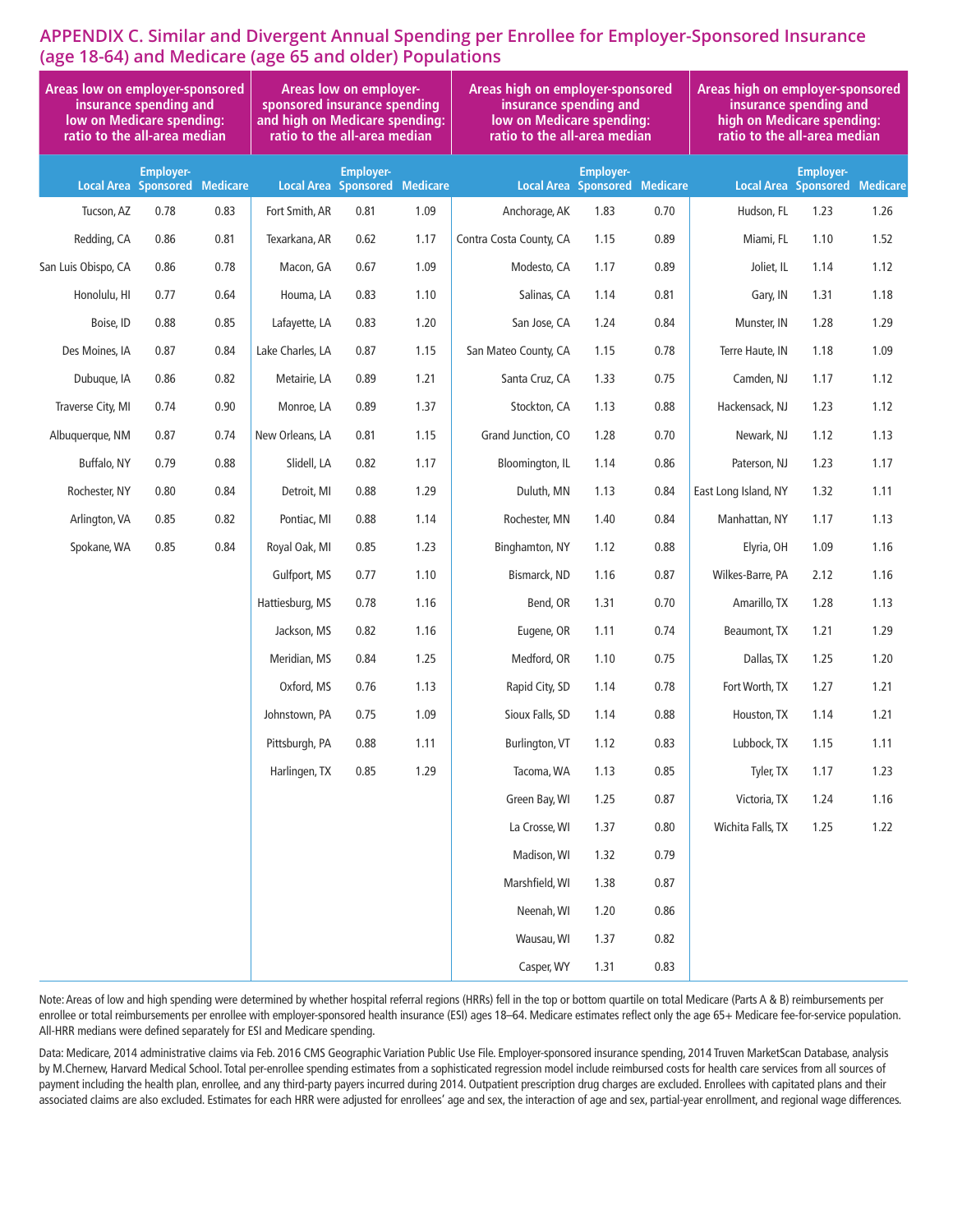# **APPENDIX D. Health System Performance in Select Metropolitan Areas**

|                                        |                        |                |                             | <b>ACCESS &amp; AFFORDABILITY</b>                                   | <b>PREVENTION &amp; TREATMENT</b>                     |                                                        |                  |                                                            |
|----------------------------------------|------------------------|----------------|-----------------------------|---------------------------------------------------------------------|-------------------------------------------------------|--------------------------------------------------------|------------------|------------------------------------------------------------|
|                                        | <b>Total</b>           | <b>Overall</b> | <b>Adults</b><br>ages 19-64 | <b>Adults who</b><br>went without<br>care because<br>of cost in the | <b>Adults with</b><br>age- and gender-<br>appropriate | <b>Elderly patients</b><br>who received<br>a high-risk | Patient-centered | Home health<br>patients who<br>get better at<br>walking or |
| <b>NORTHEAST</b>                       | <b>Population</b>      | <b>Rank</b>    | uninsured                   | past year                                                           | cancer screenings                                     | prescription drug                                      | hospital care    | moving around                                              |
| MA Boston                              | 4,954,744              | 26             | 5%                          | 8%                                                                  | 78%                                                   | 10%                                                    | 67%              | 61%                                                        |
| NY New York City Area                  |                        |                |                             |                                                                     |                                                       |                                                        |                  |                                                            |
| <b>Bronx</b>                           | 1,407,227              | 201            | 18%                         | 20%                                                                 | 76%                                                   | 13%                                                    | 58%              | 52%                                                        |
| Manhattan                              | 5,273,478              | 131            | 13%                         | 15%                                                                 | 72%                                                   | 13%                                                    | 58%              | 53%                                                        |
| PA Pittsburgh                          | 2,864,923              | 139            | 10%                         | 11%                                                                 | 68%                                                   | 14%                                                    | 67%              | 65%                                                        |
| Philadelphia Area                      |                        |                |                             |                                                                     |                                                       |                                                        |                  |                                                            |
| Camden                                 | 2,801,264              | 93             | 13%                         | 13%                                                                 | 69%                                                   | 14%                                                    | 66%              | 63%                                                        |
| Philadelphia<br><b>MIDWEST</b>         | 4,205,912              | 111            | 12%                         | 13%                                                                 | 70%                                                   | 13%                                                    | 66%              | 59%                                                        |
| IL Chicago Area                        |                        |                |                             |                                                                     |                                                       |                                                        |                  |                                                            |
| <b>Blue Island</b>                     | 820,068                | 217            | 18%                         | 15%                                                                 | 67%                                                   | 15%                                                    | 64%              | 59%                                                        |
| Chicago                                | 2,696,084              | 218            | 18%                         | 15%                                                                 | 67%                                                   | 13%                                                    | 61%              | 60%                                                        |
| Evanston                               | 937,054                | 111            | 17%                         | 15%                                                                 | 67%                                                   | 12%                                                    | 65%              | 62%                                                        |
| <b>Melrose Park</b>                    | 1,291,179              | 98             | 15%                         | 14%                                                                 | 68%                                                   | 13%                                                    | 65%              | 61%                                                        |
| MI Detroit                             | 1,771,696              | 239            | 14%                         | 17%                                                                 | 70%                                                   | 18%                                                    | 65%              | 66%                                                        |
| <b>MN</b> Minneapolis                  | 3,307,543              | 9              | 9%                          | 10%                                                                 | 73%                                                   | 12%                                                    | 70%              | 56%                                                        |
| St. Paul                               | 1,103,848              | $\overline{2}$ | 8%                          | 9%                                                                  | 75%                                                   | 11%                                                    | 71%              | 57%                                                        |
| MO Kansas City<br>St. Louis            | 2,516,743<br>3,358,756 | 172<br>190     | 14%<br>14%                  | 13%<br>14%                                                          | 68%<br>67%                                            | 16%<br>16%                                             | 68%<br>69%       | 63%<br>63%                                                 |
| OH Cincinnati                          | 1,671,572              | 196            | 12%                         | 16%                                                                 | 67%                                                   | 18%                                                    | 68%              | 59%                                                        |
| Cleveland                              | 2,022,011              | 186            | 11%                         | 12%                                                                 | 69%                                                   | 14%                                                    | 69%              | 58%                                                        |
| WI Milwaukee                           | 2,676,401              | 75             | 11%                         | 13%                                                                 | 72%                                                   | 13%                                                    | 69%              | 60%                                                        |
| <b>WEST</b>                            |                        |                |                             |                                                                     |                                                       |                                                        |                  |                                                            |
| AZ Phoenix                             | 3,583,594              | 180            | 19%                         | 16%                                                                 | 64%                                                   | 17%                                                    | 66%              | 58%                                                        |
| CA Los Angeles Area                    |                        |                |                             |                                                                     |                                                       |                                                        |                  |                                                            |
| <b>Orange County</b>                   | 3,402,088              | 61             | 17%                         | 14%                                                                 | 72%                                                   | 17%                                                    | 62%              | 59%                                                        |
| Los Angeles                            | 10,101,795             | 161            | 22%                         | 16%                                                                 | 70%                                                   | 16%                                                    | 62%              | 63%                                                        |
| San Diego<br>San Francisco Bay Area    | 3,730,706              | 80             | 18%                         | 15%                                                                 | 68%                                                   | 13%                                                    | 65%              | 58%                                                        |
| Alameda County                         | 1,645,869              | 21             | 11%                         | 13%                                                                 | 76%                                                   | 12%                                                    | 60%              | 63%                                                        |
| San Francisco                          | 1,492,590              | $\overline{7}$ | 10%                         | 11%                                                                 | 76%                                                   | 12%                                                    | 64%              | 63%                                                        |
| San Mateo County                       | 865,548                | 3              | 10%                         | 10%                                                                 | 76%                                                   | 10%                                                    | 68%              | 62%                                                        |
| CO Denver                              | 3,041,222              | 50             | 14%                         | 14%                                                                 | 70%                                                   | 15%                                                    | 70%              | 60%                                                        |
| NV Las Vegas                           | 2,158,588              | 241            | 22%                         | 18%                                                                 | 62%                                                   | 17%                                                    | 61%              | 60%                                                        |
| OR Portland                            | 2,782,380              | 62             | 14%                         | 13%                                                                 | 70%                                                   | 15%                                                    | 67%              | 57%                                                        |
| <b>WA Seattle</b>                      | 2,975,233              | 16             | 10%                         | 12%                                                                 | 70%                                                   | 14%                                                    | 65%              | 57%                                                        |
| <b>SOUTH</b><br>AL Birmingham          | 2,276,193              | 242            | 18%                         | 17%                                                                 | 67%                                                   | 24%                                                    | 68%              | 66%                                                        |
| <b>AR Little Rock</b>                  | 1,544,931              | 211            | 17%                         | 20%                                                                 | 63%                                                   | 18%                                                    | 68%              | 63%                                                        |
| DC District of Columbia Area           |                        |                |                             |                                                                     |                                                       |                                                        |                  |                                                            |
| Washington<br><b>Baltimore</b>         | 2,784,266<br>2,538,985 | 79<br>95       | 10%<br>$9\%$                | 11%<br>11%                                                          | 74%<br>74%                                            | 14%<br>14%                                             | 60%<br>63%       | 64%<br>64%                                                 |
| Arlington                              | 2,428,804              | 29             | 13%                         | 14%                                                                 | 76%                                                   | 13%                                                    | 65%              | 61%                                                        |
| FL Fort Lauderdale                     | 2,975,176              | 182            | 24%                         | 21%                                                                 | 66%                                                   | 15%                                                    | 61%              | 62%                                                        |
| Orlando<br>Miami                       | 3,816,144<br>3,309,191 | 250<br>261     | 24%<br>29%                  | 20%<br>23%                                                          | 69%<br>66%                                            | 17%<br>18%                                             | 64%<br>67%       | 65%<br>68%                                                 |
| Tampa Bay Area                         |                        |                |                             |                                                                     |                                                       |                                                        |                  |                                                            |
| Clearwater                             | 495,196                | 158            | 21%                         | 14%<br>14%                                                          | 68%                                                   | 16%<br>17%                                             | 68%<br>61%       | 65%<br>65%                                                 |
| St. Petersburg<br>Tampa                | 431,227<br>1,446,237   | 221<br>260     | 21%<br>21%                  | 16%                                                                 | 68%<br>66%                                            | 17%                                                    | 63%              | 63%                                                        |
| GA Atlanta                             | 6,532,380              | 189            | 21%                         | 18%                                                                 | 73%                                                   | 19%                                                    | 66%              | 63%                                                        |
| <b>KY Louisville</b><br>LA New Orleans | 1,767,243<br>683,344   | 233<br>237     | 13%<br>21%                  | 16%<br>19%                                                          | 67%<br>68%                                            | 19%<br>20%                                             | 70%<br>66%       | 66%<br>58%                                                 |
| MS Jackson                             | 1,043,337              | 301            | 20%                         | 19%                                                                 | 66%                                                   | 22%                                                    | 69%              | 66%                                                        |
| NC Charlotte                           | 2,594,451              | 168            | 19%                         | 20%                                                                 | 69%                                                   | 19%                                                    | 67%              | 62%                                                        |
| Durham<br>Raleigh                      | 1,341,731<br>2,135,362 | 200<br>164     | 19%<br>18%                  | 17%<br>16%                                                          | 71%<br>76%                                            | 19%<br>19%                                             | 67%<br>68%       | 62%<br>61%                                                 |
| <b>TN Memphis</b>                      | 1,783,444              | 278            | 20%                         | 17%                                                                 | 66%                                                   | 23%                                                    | 68%              | 61%                                                        |
| Nashville                              | 2,890,844              | 245            | 16%                         | 16%                                                                 | 67%                                                   | 21%                                                    | 68%              | 63%                                                        |
| <b>TX Dallas</b><br>Fort Worth         | 5,176,744<br>2,287,409 | 236<br>251     | 24%<br>23%                  | 18%<br>16%                                                          | 67%<br>68%                                            | 21%<br>23%                                             | 69%<br>70%       | 54%<br>54%                                                 |
| Houston                                | 6,963,484              | 252            | 26%                         | 18%                                                                 | 67%                                                   | 20%                                                    | 68%              | 54%                                                        |
| San Antonio                            | 2,877,559              | 219            | 25%                         | 21%                                                                 | 65%                                                   | 18%                                                    | 68%              | 52%                                                        |